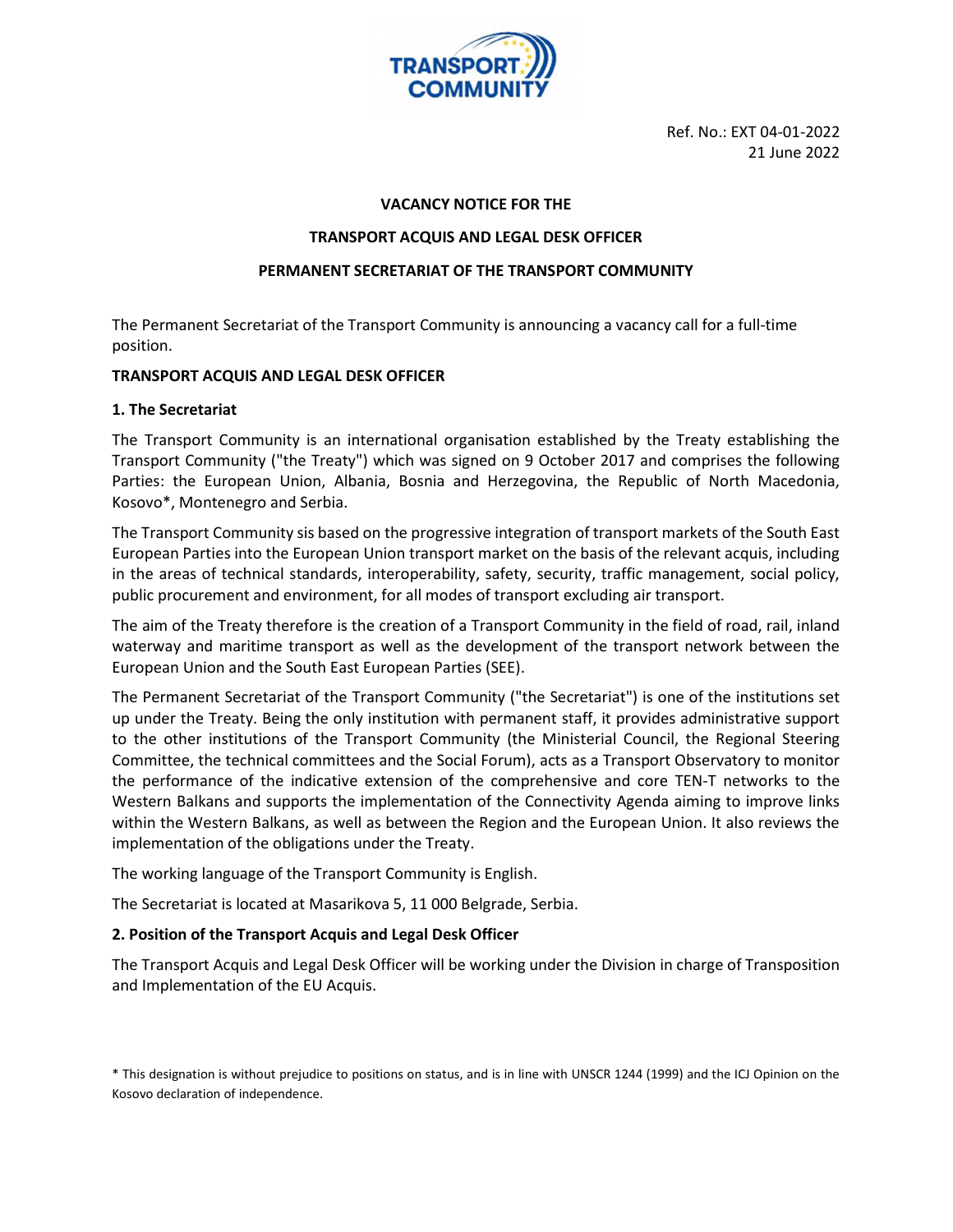

## Tasks and responsibilities shall include following:

- 1. Under the supervision and coordination of the Head of Division on Transposition and Implementation of EU Acquis, the Transport Acquis and Legal Desk Officer shall be:
	- Legal expert with specific knowledge of the EU legislation / Acquis in the area of transport, in particular Chapter 14 - Transport Policy, and Chapter 21 - Trans European Transport Network (TEN-T).
	- Responsible for providing legal guidance and support on the adoption and transposition of the EU Acquis (ANNEX I of the Transport Community Treaty) into national legislation of the South East European Parties.

# More specifically:

- 1. Contribute to the adoption/transposition and supporting the Regional Partners (RP's) in the implementation of EU transport legislations, in line with the objectives of the Transport Community Treaty;
- 2. In close cooperation with the European Commission services, monitor and report on the Chapter 14- Transport Policy and Chapter 21- Trans European Transport Network (TEN-T) of the Accession Process and the Connectivity Reform Measures under the Berlin process;
- 3. Undertake analysis of the transport sector and policies of the Regional Partners in a view of preparation of the Transport Community Treaty Permanent Secretariat strategic, planning and reporting documents;
- 4. Coordinate activities with the EU Commission related to review and update of ANNEX I of the Transport Community Treaty
- 5. Contribute to and support regional partners in using any available assistance for the drafting and transposition of the transport legislation (such as TAIEX, Twinning etc.);
- 6. Provide advice on legal matters to the Director/Deputy Director and Heads of Division on all subjects pertinent to TCT and TC Permanent Secretariat's legal documents.
- 7. Based on the needs of the Permanent Secretariat, carry out any other tasks in the interest of the Transport Community, according to the instruction by the Director.

# 3 - Eligibility Criteria:

To be considered for the position, applicants must meet the following eligibility criteria by the closing date for applications:

- Citizenship: Be a citizen of one of the Member States of the European Union or of one of the South East European Parties, enjoying full rights as a citizen.

# - Education:

- a level of education which corresponds to completed university studies attested by a diploma when the normal period of university education is four years or more,

or

- a level of education which corresponds to completed university studies of at least three years attested by a diploma and appropriate professional experience of at least one year when the normal period of university education is at least three years (this one year's professional experience cannot be included in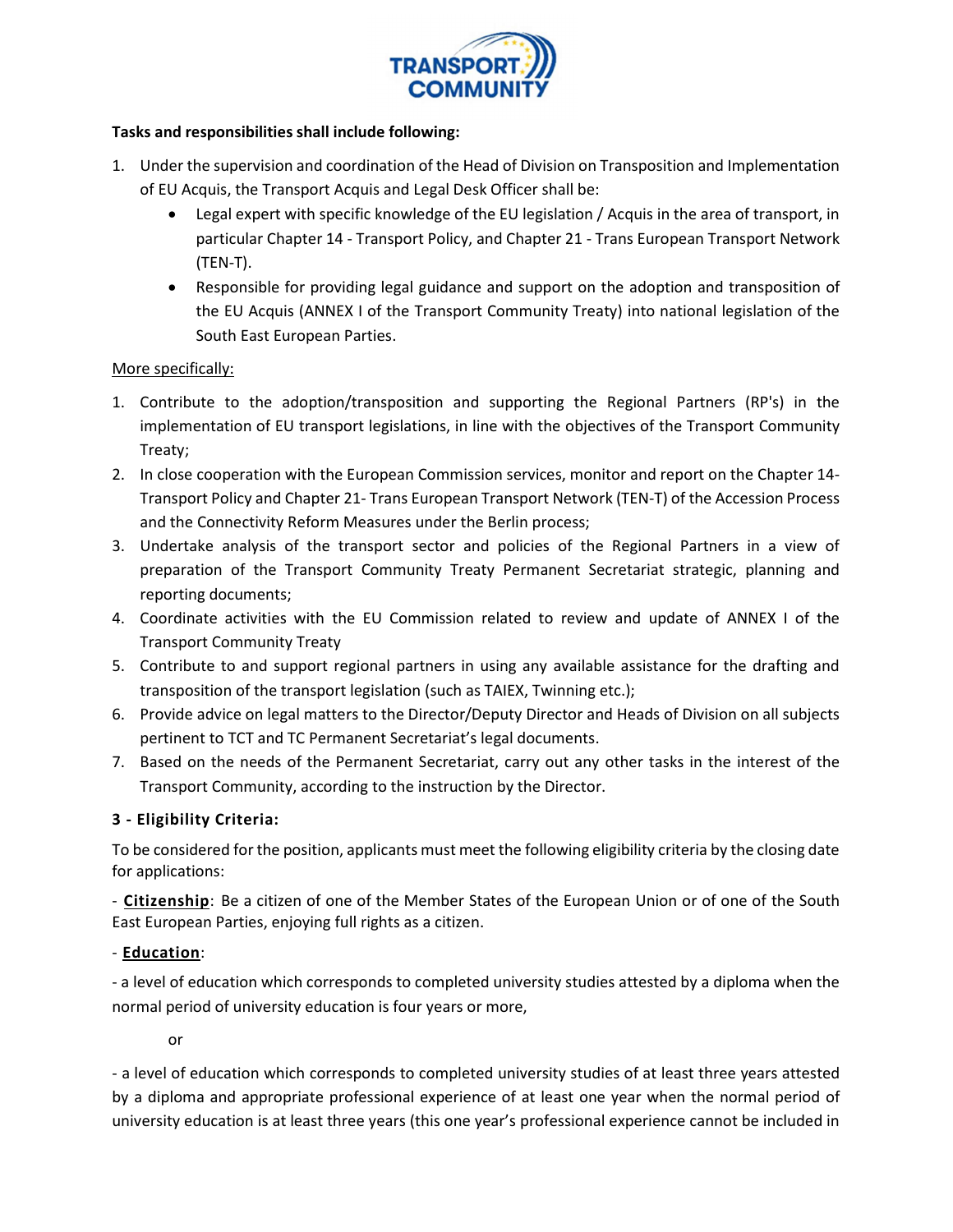

the post-graduate professional experience required below).

- General professional Experience: have at least 8 years' post-graduate experience acquired after the required qualifications referred to above were obtained;

- Specific professional Experience: Of the 8 years of professional experience, have acquired at least 5 years in the area of EU Transport legislation;

- Languages: Have an excellent knowledge of spoken and written English;

- Age Limit: At the deadline for applications, be able to complete the full three-year-mandate before the end of the month in which she or he reaches the age of 66.

#### - Travel requirements: medium

#### 4 - Selection Criteria:

Applicants will be assessed on the basis of the following selection criteria:

## 1) Technical skills

- Proven capacity to monitor policies in the transport sector and accession process;
- Proven experience in transport related EU acquis.

## 2) Technical knowledge

- A University degree in law or political sciences or international relations or economy;
- A thorough understanding of EU transport policies and accession processes;
- A good knowledge of the EU transport legislation, its transposition and implementation;
- Experience in dealing with administrative legal tasks would be considered as advantage;
- Knowledge of the Western Balkans region and its policies is desirable.

## 3) Communication

- Excellent ability to communicate orally and in writing;
- Excellent knowledge of English oral and written;
- Knowledge of any other languages of the Contracting Parties is considered an advantage;
- Good interpersonal skills.

#### 4) Other

Availability at the earliest convenience would be an advantage.

#### 5 - Independence and Declaration of Interests

The person appointed will be required to make a Declaration of Commitment to act independently in the public interest and to make a declaration in respect of any interests which might be considered prejudicial to his/her independence. Applicants must confirm their willingness to do so in their application.

#### 6 - Selection and Appointment

A selection panel will be set up for the selection process. This panel will invite applicants with the best profile for the specific requirements of the post to an interview, selected on the basis of their merits relevant to the post according to the criteria set out above.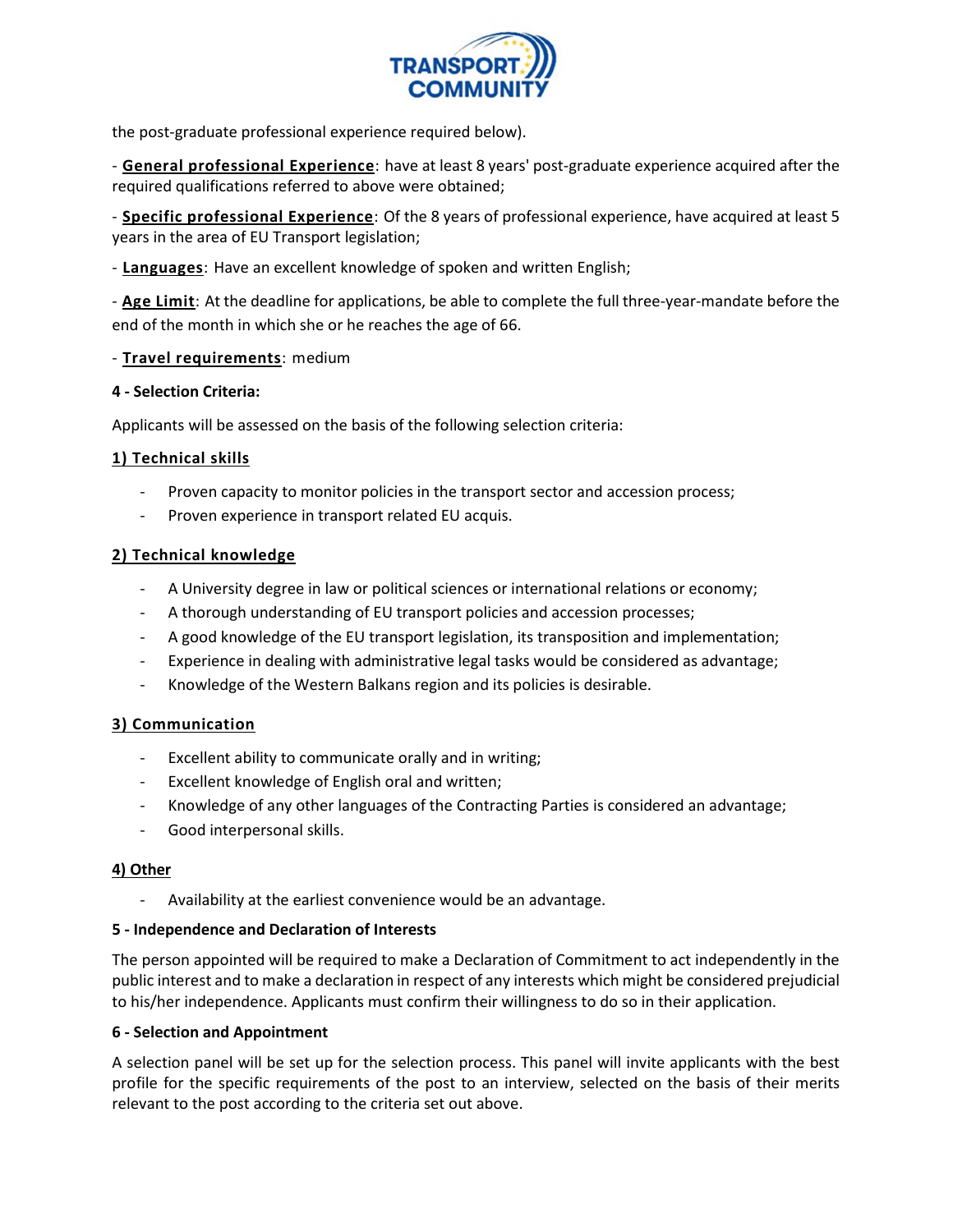

Interviews may take place with physical presence or online.

Candidates will have a written test.

Following the interviews, the Director will inform the candidate selected for the job within 10 working days.

Shortlisted but not selected candidates who have been interviewed but not retained for the position will be informed by e-mail. The candidates will have the possibility to submit a complaint against this decision within five working days following the receipt of the e-mail. The Permanent Secretariat of the Transport Community shall reply to the candidates within five working days (date of the receipt of the complaint), as of date of the receipt of the complaint.

The candidates who were not shortlisted will be informed by email and will have the possibility to submit a complaint against this decision within five working days following the receipt of the e-mail. Any argument must be based on the initial application. No additional information will be taken into consideration. The candidate shall receive reply within five working days as of the date the complaint has been received.

The complaint communicated by the non-selected candidates shall not postpone the unanimous decision of the Selection Committee.

# 7. Equal opportunities

The Transport Community applies a policy of equal opportunities and non-discrimination in accordance with the Rules for Recruitment, Working Conditions and Geographical Equilibrium of the Permanent Secretariat's Staff.

## 8 - Conditions of employment<sup>1</sup>

The person selected for the position will be appointed as staff of the Transport Community for a threeyear period, with a probation period of 6 months. The contract may be renewed based on performance and subject to a decision by the Director.

The place of employment is Belgrade, where the Transport Community Permanent Secretariat is based.

Compensation will be commensurate with the qualifications and experience of the successful candidate, corresponding to experience and education. Monthly salary will indicatively range from EUR 4,500.00 to EUR 5,000.00 depending on the level of education and working experience.

## 9 - Application Procedure

Candidates must submit their applications, via e-mail to the email address: vacancies@transportcommunity.org .

For the application to be valid, the following needs to be provided:

- 1. a motivation letter;
- 2. a Curriculum Vitae (CV) in English. The CV must be drafted using the Euro pass CV format<sup>2</sup>.
- 3. Copies of diplomas or certificates of studies, in English or with appropriate translation
- 4. Copy of passport
- 5. 2 Employer references confirming the general and specific professional experience, in English or with appropriate translation

<sup>&</sup>lt;sup>1</sup> More details can be found in the Staff Regulations of the Transport Community webpage https://www.transport-community.org/legal-basis/

<sup>&</sup>lt;sup>2</sup> The Europass CV can be downloaded from the website: http://europass.cedefop.europa.eu/htm/index.htm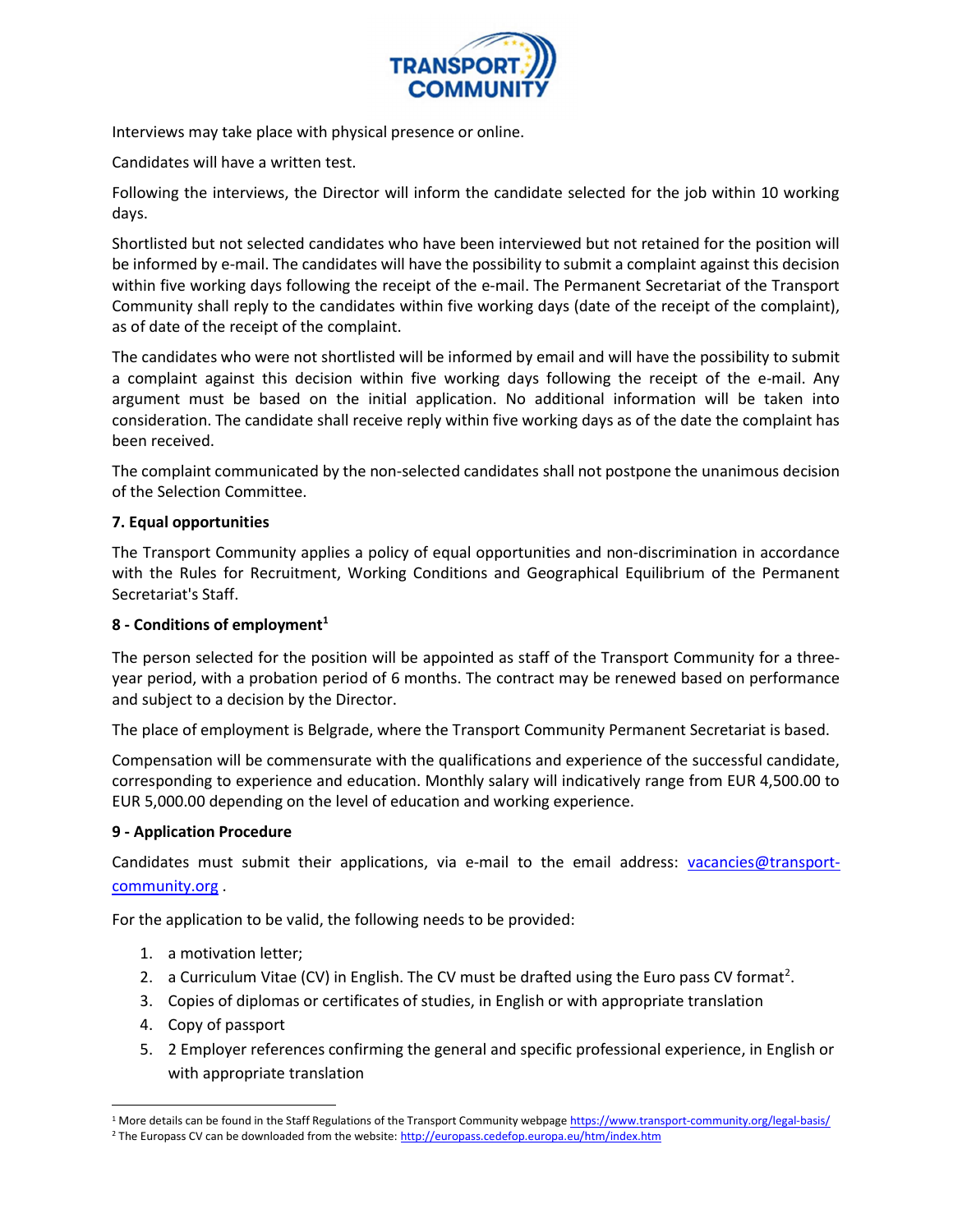

- 6. Work certificates or employment contracts confirming working experience, in English or with appropriate translation
- 7. A signed declaration using the attached form in Annex

Applications that are incomplete will not be taken into consideration.

In order to facilitate the selection process, all communication with applicants concerning this vacancy will be in English.

Applications, clearly specifying the job in the email subject line for which the candidate is applying for, should be sent by email to vacancies@transport-community.org

Applicants are asked to report in writing any change of address, without delay to the address above.

Contact person for additional information: Mr Matej Zakonjšek, Director of the TCT Secretariat, via email vacancies@transport-community.org

# 10 - Closing Date

Applications must be sent by email no later than 21 July 2022, 1 PM CET (date and time of the e-mail received by the Secretariat).

The Permanent Secretariat reserves the right to extend the closing date of this vacancy by publication of notification on the TCT webpage: https://www.transport-community.org/.

Shortlisted candidates will be contacted to schedule the interviews. The interviews will be organised in person or online and prior to the interview, the test will be scheduled. All information will be communicated no later than a week before the date of their interview.

## 11 - Important Information for applicants

Applicants are reminded that the work of the Selection Committees is confidential. It is forbidden for applicants to make direct or indirect contact with members of the Committee or for anybody to do so on their behalf.

## 12 - Protection of personal data

The Selection Panel will ensure that candidates' personal data are processed as required by Regulation on the protection of individuals with regard to the processing of personal data by the Community institutions and bodies and on the free movement of such data. This applies in particular to the confidentiality and security of such data<sup>3</sup>.

<sup>&</sup>lt;sup>3</sup> Regulation (EU) 2018/1725 of the European Parliament and of the Council of 23 October 2018 on the protection of natural persons with regard to the processing of personal data by the Union institutions, bodies, offices and agencies and on the free movement of such data